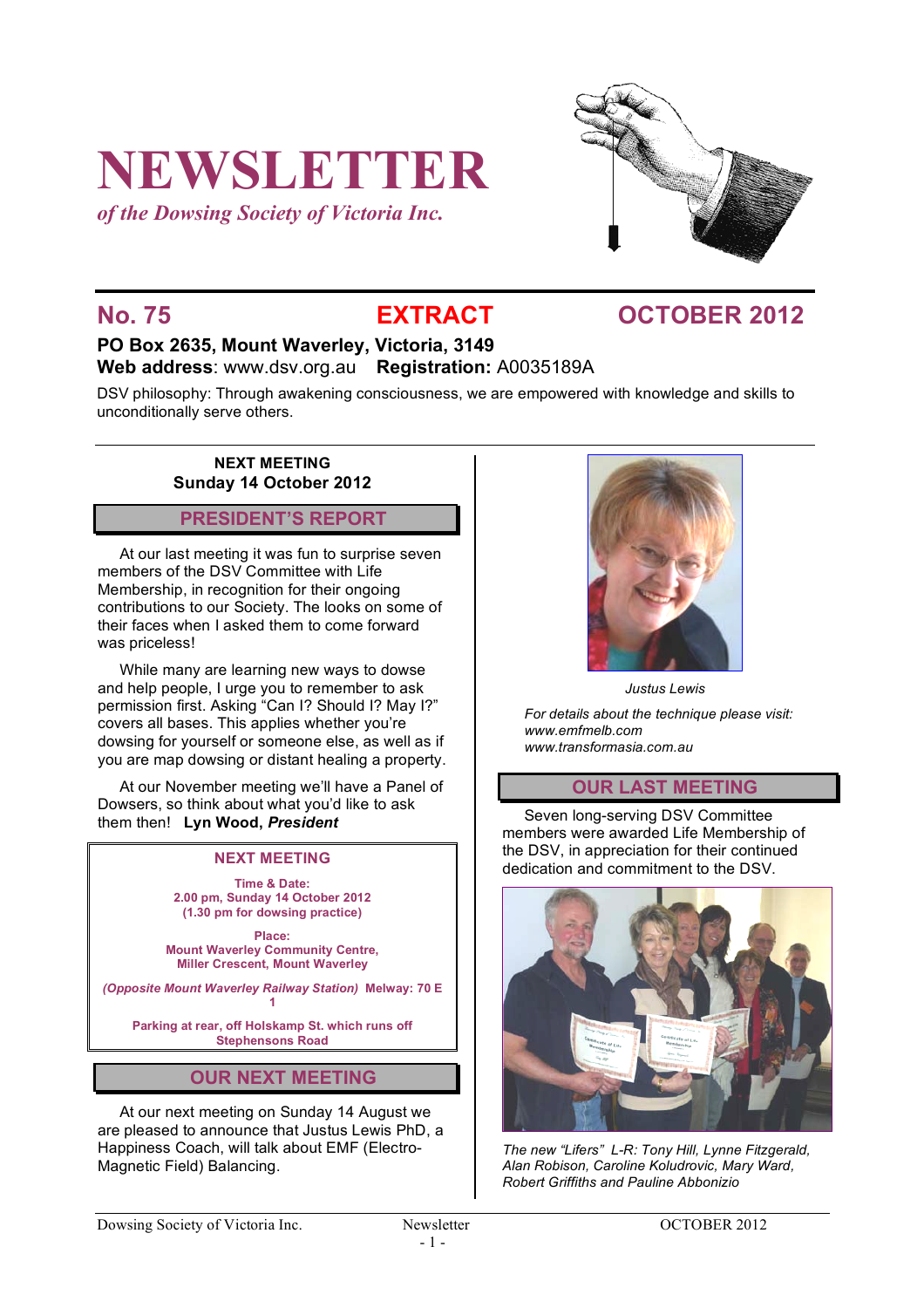Once the fun settled, our meeting began in earnest. As the speaker for the day, Heather Wilks *(DSV Newsletter Editor)* introduced Raymon Grace's latest online video "Random Act of Kindness". This is a short, powerful video that's great to return to when life feels a bit tough.



She then screened a portion of Raymon Grace's DVD, *"Blueprint For Freedom",* his film that took my own dowsing to another level.

For the next part, she introduced a different form of energy healing - FasterEFT (Emotionally Focused Transformation), a modality I qualified in after extensive training with Robert G. Smith on his visits to Melbourne from America.

*Raymon's Random Act of Kindness Online Video http://www.raymongraceprojects.com*

*Or access it via YouTube: http://www.youtube.com/watch?v=NiazV24qbT8*

*Heather Wilks, DSV Life Member & Editor of the DSV Newsletter Email: heather@ohnaturale.com Web: www.ohnaturale.com*

#### **DOWSING JOURNEYS**

*Developed from an interview by DSV Member, Bernadette Hogan, as part of an ongoing segment.*

**Maureen Potter** - My introduction to dowsing was through a friend, Bernadette Saulenier. At a workshop she talked about a dowser George Williams, who had founded the DSV. My husband and I owned a printing business at the time and we asked George to come and dowse the building to clear any unbeneficial energies.



#### **AN EXPERIENCE OF FASTEREFT AT THE DSV.**

*By DSV Committee Member, Lolita Gunning.*

At the last DSV meeting, Heather Wilks demonstrated Robert Smith's Faster EFT healing method. I see this as another form of dowsing, where you tap on the energy meridians in your body, instead of spinning a pendulum or using a bobber to work with energy.

First, you acknowledge the problem and the intensity of it. You have the intention of clearing it. Then you tap it out on certain points of your body, until you get to zero. You breathe it out saying the word "Peace" as you go into a peaceful, safe place in your mind.



**Stress Expert** 

Providing relief from **Emotional Pain Physical Pain** 

**Oh! Naturale** Natural Hair & Skin Care

**Contact: Heather Wilks** Email: heather@ohnaturale.com Tel: (03) 9572 2970



**With Mary Ward** 5 Wattlebird Way Healesville Vic 3777 PO Box 657 Healesville Vic 3777 Phone: (03) 5962 6973 or 0411 485 098 Email: maryjward@bigpond.com puresound33essences@bigpond.com www.puresoundessences.com

#### **SMART METERS**

*A personal observation by DSV Committee Member, Lolita Gunning.*

There has been a great outcry about the Smart Meters that have been installed in our homes and the effects on people's health. What can we do about them?

As Dowsers, we know that we don't need to be victims of our circumstances. We have tools which we can use to empower ourselves and there are ways in which we can transmute harmful effects of energy. Joey Korn's method of turning the harmful EMFs into beneficial ones has been shared in the DSV Newsletters several times. Here's the link: http://www.dowsers.com/i-love-emfs/